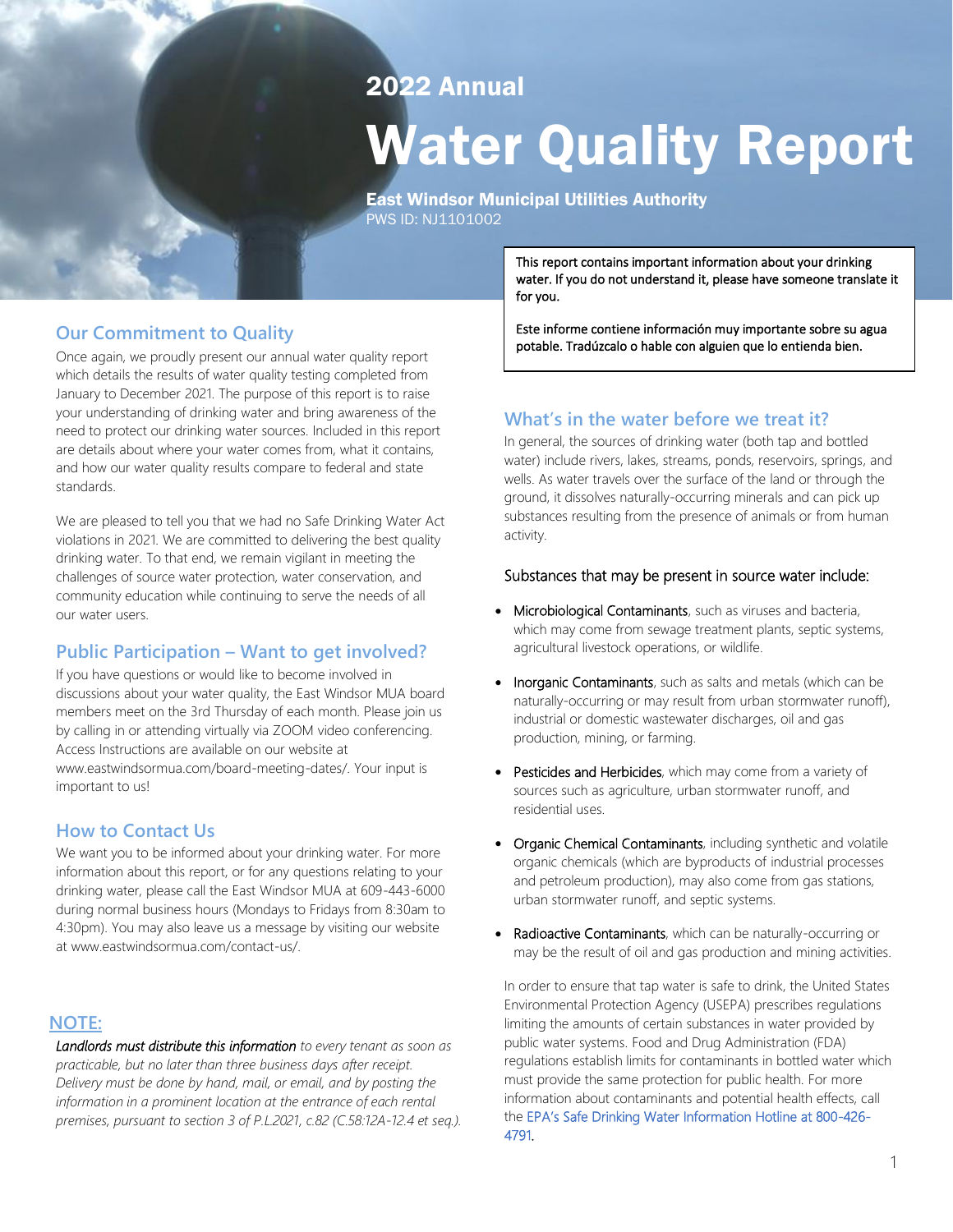### **Where does our water come from?**

East Windsor MUA (PWSID #1101002) is a public community water system consisting of 6 active wells. None of the wells are under the influence of surface water (GUDI). There are no surface water intakes and no water purchased from groundwater sources or surface water sources. Our system's source water comes from the middle and the upper Potomac-Raritan-Magothy aquifer.

## **Protecting Your Water Source**

#### What is S.W.A.P.?

Source Water Assessment Program (SWAP) was created by the New Jersey Department of Environmental Protection (NJDEP) to study existing and potential threats to the quality of public drinking water sources throughout the state. Sources are rated depending upon their contaminant susceptibility for 7 contaminant categories and radon. Each contaminant category was then assigned a rating of high (H), medium (M), or low (L).

#### More information on SWAP is available at

https://www.state.nj.us/dep/watersupply/swap/index.html or by contacting NJDEP's Bureau of Safe Drinking Water at 609-292- 5550 or watersupply@dep.nj.gov.

## **Susceptibility Ratings for East Windsor MUA Water Sources**

The table below illustrates the susceptibility ratings issued for our water system.

If a source is rated highly susceptible for a contaminant category, it does not mean a customer is or will be consuming contaminated drinking water. The rating reflects the potential for contamination of source water, not the existence of contamination. Public water systems are required to monitor for regulated contaminants and to install treatment if any contaminants are detected at frequencies and concentrations above allowable levels. As a result of the assessments, the DEP may customize (change existing) monitoring schedules based on the susceptibility ratings.

Source water protection is a long-term dedication to clean and safe drinking water. It is more cost effective to prevent contamination than to address contamination after the fact. Every member of the community has an important role in source water protection. The NJDEP recommends controlling activities and development around drinking water sources whether it is through land acquisition, conservation easements or hazardous waste collection programs. We will continue to keep you informed of SWAP's progress and developments.

|                           | Pathogens |   | <b>Nutrients</b> |    | <b>Pesticides</b> |   |   | <b>Volatile Organic</b><br><b>Compounds</b> |   | Inorganics |   | <b>Radionuclides</b> |   | Radon |  | <b>Disinfection</b><br><b>Byproduct</b><br><b>Precursors</b> |  |
|---------------------------|-----------|---|------------------|----|-------------------|---|---|---------------------------------------------|---|------------|---|----------------------|---|-------|--|--------------------------------------------------------------|--|
| Sources                   |           | н | М                | ı. |                   |   | Ξ | M                                           | н | M          |   | M                    | н | M     |  | $\overline{M}$                                               |  |
| Wells - 6                 |           |   |                  |    |                   | 4 |   |                                             |   |            | 4 |                      |   |       |  |                                                              |  |
| $GUDI - 0$                |           |   |                  |    |                   |   |   |                                             |   |            |   |                      |   |       |  |                                                              |  |
| Surface Water Intakes - 0 |           |   |                  |    |                   |   |   |                                             |   |            |   |                      |   |       |  |                                                              |  |

## **Wise Water Use Tips**

Water conservation is an important first step in protecting the water supply. Such measures not only save the supply of our source water, but can also save you money by reducing your water bill. Here are a few suggestions:

#### Easy water conservation tips you can follow:

- Fix leaky faucets, pipes, toilets, etc. Faucet washers are inexpensive and take only a few minutes to replace.
- Run the washing machine and dishwasher only when full
- If washing by hand, soak dishes before washing
- Do not use the toilet for trash disposal
- Take shorter showers
- Do not let the water run while shaving or brushing teeth
- Water the lawn during the cooler parts of the day to reduce evaporation

## **Water Quality Statement**

The data presented in the Table of Detected Contaminants is the same data collected to comply with USEPA and New Jersey state monitoring and testing requirements. We have learned through our testing that some contaminants have been detected; however, these contaminants were detected well below the levels set by the EPA to protect public health. To assure high quality water, individual water samples are taken each year for chemical, physical and microbiological tests. Analyses are performed on water taken at the source, from the distribution system after treatment and, for lead and copper monitoring, from the customer's tap. Testing can pinpoint a potential problem so that preventative action may be taken. The Safe Drinking Water Act regulations allow monitoring waivers to reduce or eliminate the monitoring requirements for asbestos, volatile organic chemicals, and synthetic organic chemicals. Our system received a waiver for asbestos and expect to receive a waiver for synthetic organic chemicals because we are not considered vulnerable to these types of contamination.

Drinking water, including bottled water, may reasonably be expected to contain at least small amounts of some contaminants. The presence of contaminants does not necessarily indicate that water poses a health risk. More information about contaminants and potential health effects can be obtained by calling the EPA's Safe Drinking Water Information Hotline at 800-426-4791.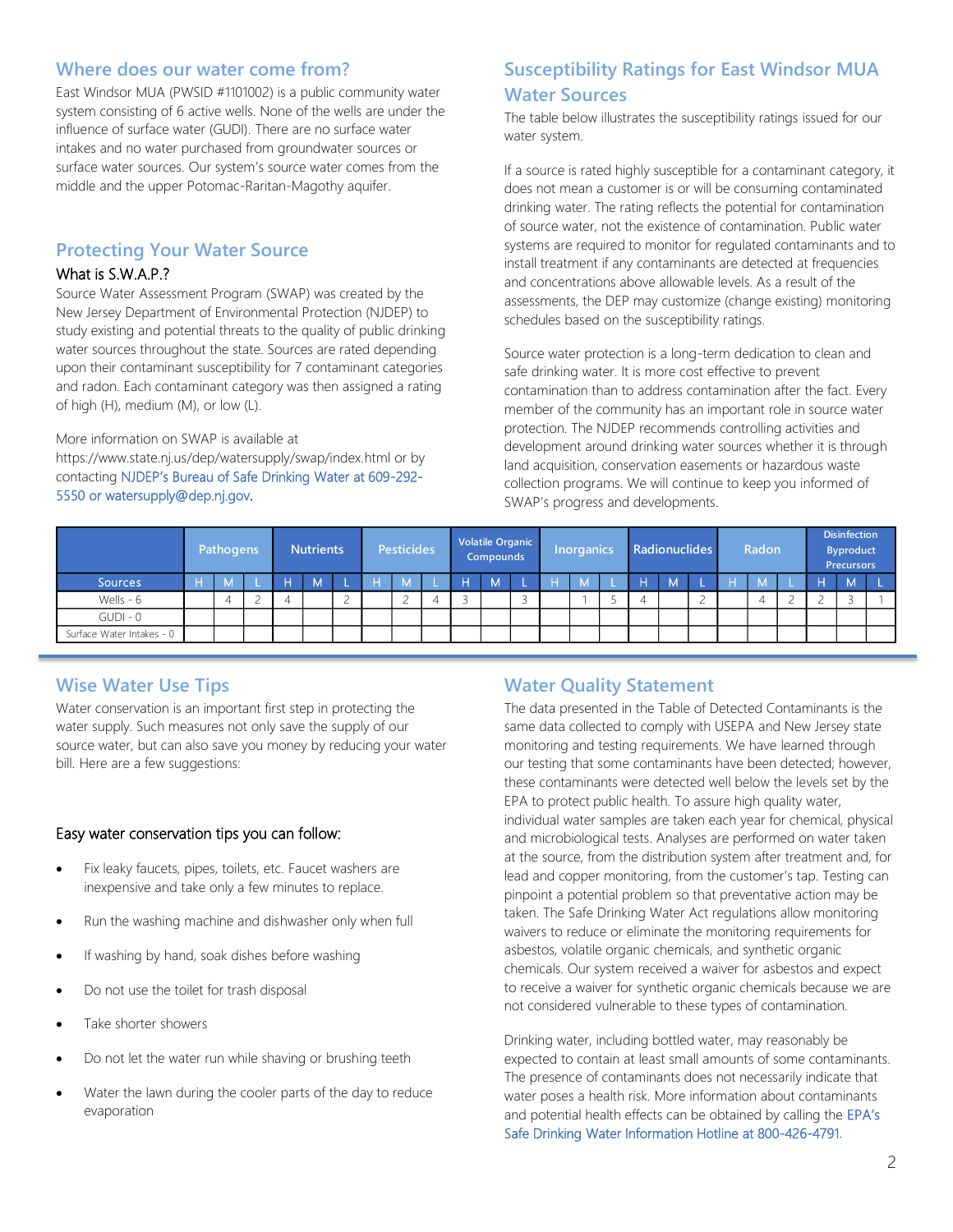## **How Do I Read the Table of Detected Contaminants?**

Starting with the **Contaminant**, read across from left to right. The shaded column marked MCL, Maximum Contaminant Level, is the highest level of a contaminant that is allowed in drinking water. MCLs are set as close to the MCLGs as feasible using the best available treatment technology. This is the Maximum Contaminant Level Goal, the level of a contaminant in drinking water below which there is no known or expected risk to health. MCLGs allow for a margin of safety.

The column marked Range Detected shows the highest and lowest test results for the year. The column marked Highest Level Detected shows the highest test results used to compare with the MCL. A "Yes" under Compliance Achieved means the amount of the substance met government requirements. The Typical Source briefly explains where the contaminant usually originates. Substances not listed in the table were not detected in the treated water supply.

As you can see, our system had no MCL violations again this year. The footnotes and the definitions below will help you interpret other data presented in the Table of Detected Contaminants.

## **Table Definitions**

- 90th Percentile: Of the samples taken, 90% of the values of the results were below the level indicated in the table.
- AL (Action Level): The concentration of a contaminant which, if exceeded, triggers treatment or other requirements which a water system must follow.
- LRAA (Locational Running Annual Average): The average of sample results during the previous four calendar quarters.
- MCL (Maximum Contaminant Level): The highest level of a contaminant that is allowed in drinking water. MCLs are set as close to the MCLGs as feasible using the best available treatment technology.
- MCLG (Maximum Contaminant Level Goal): The level of a contaminant in drinking water below which there is no known or expected risk to health. MCLGs allow for a margin of safety.
- MRDL (Maximum Residual Disinfectant Level): The highest level of a disinfectant allowed in drinking water. There is convincing evidence that addition of a disinfectant is necessary for control of microbial contaminants.
- MRDLG (Maximum Residual Disinfectant Level Goal): The level of a drinking water disinfectant below which there is no known or expected risk to health. MRDLGs do not reflect the benefits of the use of disinfectants to control microbial contamination.
- NA: Not Applicable
- ND: Not Detected
- NLE: No Limit Established
- ppb (parts per billion): Corresponds to one part substance in one billion parts water (or micrograms per liter).
- ppm (parts per million): Corresponds to one part substance in one million parts water (or milligrams per liter).
- pCi/L (picocuries per liter): Measurement of the natural rate of disintegration.
- RUL (Recommended Upper Limit): The highest level of a contaminant that is recommended in drinking water to protect aesthetic quality.
- TT (Treatment Technique): A required process intended to reduce the level of a contaminant in drinking water.

## **Vulnerable Populations Statement**

Some people may be more vulnerable to contaminants in drinking water than the general population. Immuno-compromised people such as those with cancer undergoing chemotherapy, those who have undergone organ transplants, those with HIV/AIDS or other immune system disorders, some elderly, and infants can be particularly at risk from infections. These people should seek advice about drinking water from their health care providers. EPA and CDC (Centers for Disease Control and Prevention) guidelines on appropriate means to lessen the risk of infection by Cryptosporidium and other microbial contaminants are available from the Safe Drinking Water Information Hotline at 800-426-4791.

## **Lead Education Statement**

If present, elevated levels of lead can cause serious health problems, especially for pregnant women and young children. Lead in drinking water is primarily from materials and components associated with service lines and home plumbing. East Windsor MUA is responsible for providing high quality drinking water, but cannot control the variety of materials used in plumbing components. When your water has been sitting for several hours, you can minimize the potential for lead exposure by flushing your tap for 30 seconds to 2 minutes before using water for drinking or cooking.

If you are concerned about lead in your water, you may wish to have your water tested. Information on lead in drinking water, testing methods, and steps you can take to minimize exposure is available fro[m http://www.epa.gov/safewater/lead](file:///C:/Documents%20and%20Settings/slovejoy/Belmar/water%20plant/CCR/2013%20CCR/%20http:/--www.epa.gov-safewater-lead) or by calling the EPA's Safe Drinking Water Information Hotline.

## **Unregulated Contaminant Monitoring Rule**

East Windsor MUA participated in the Unregulated Contaminant Monitoring Rule (UCMR4). Unregulated contaminants are those for which the EPA has not established drinking water standards. The purpose of unregulated contaminant monitoring is to assist the EPA in determining the occurrence of these substances in drinking water and whether regulation is warranted. Information collected through the monitoring of these contaminants/chemicals will help to ensure that future decisions on drinking water standards are based on sound science.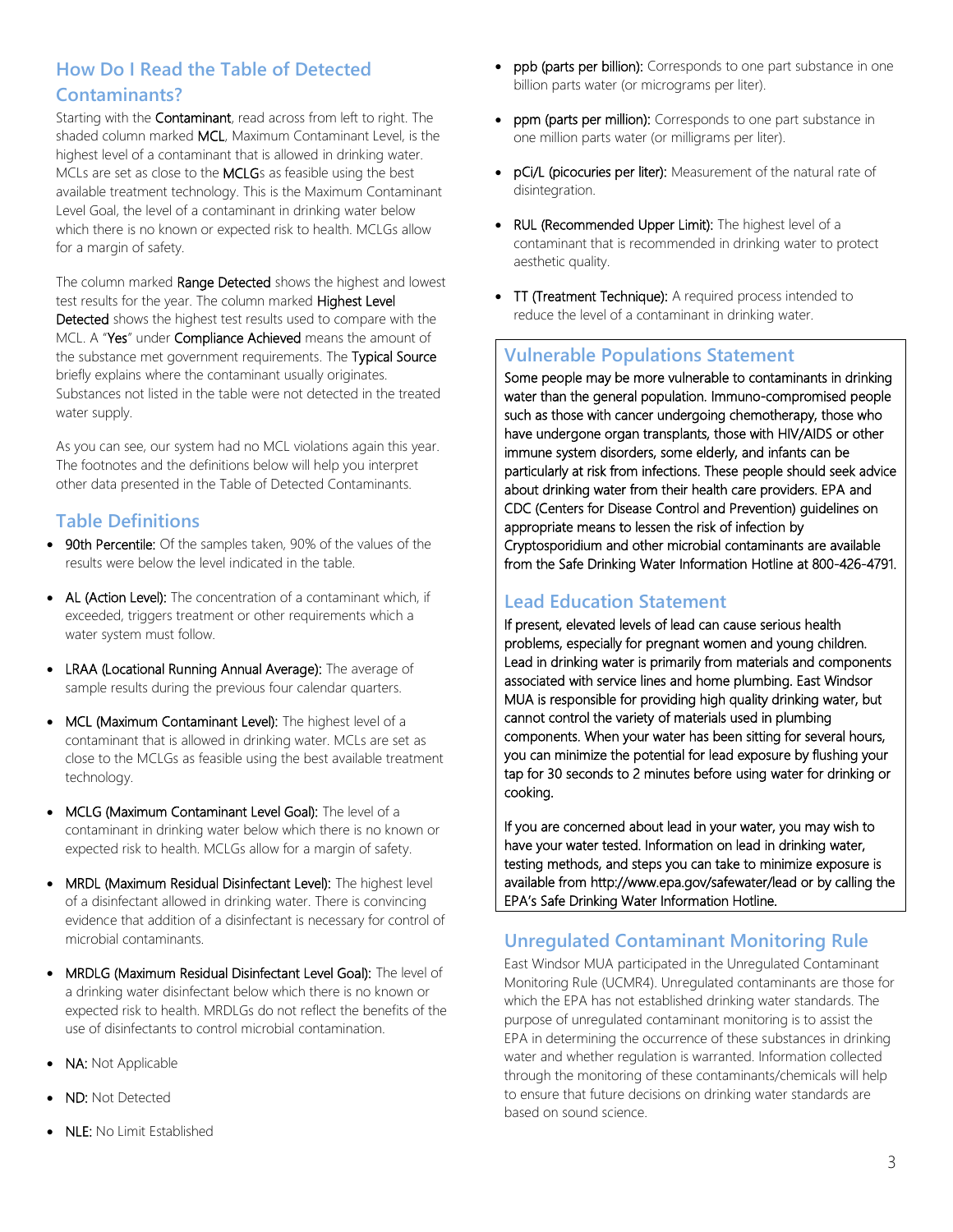## Table of Detected Contaminants

**Primary Regulated Substances**

| Contaminant                                     | <b>Units</b> | <b>MCL</b>     | <b>MCLG</b>    | <b>Range Detected</b> | <b>Highest</b><br>Level | Compliance<br><b>Achieved</b> | <b>Typical Source</b>                                                                                                                   |
|-------------------------------------------------|--------------|----------------|----------------|-----------------------|-------------------------|-------------------------------|-----------------------------------------------------------------------------------------------------------------------------------------|
| Inorganic Chemicals (2020) <sup>1</sup>         |              |                |                |                       |                         |                               |                                                                                                                                         |
| Barium                                          | ppm          | $\overline{c}$ | $\overline{c}$ | $0.018 - 0.035$       | 0.035                   | Yes                           | Discharge of drilling wastes; discharge from<br>metal refineries; erosion of natural deposits;<br>runoff from cropland                  |
| Fluoride <sup>2</sup>                           | ppm          | $\overline{4}$ | $\overline{4}$ | $0.42 - 0.84$         | 0.84                    | Yes                           | Erosion of natural deposits; water additive<br>which promotes strong teeth                                                              |
| Nickel                                          | ppm          | NIF            | <b>NA</b>      | $ND - 0.009$          | 0.009                   | Yes                           | Naturally occurring; industrial electroplating,<br>stainless steel, and alloy production; runoff<br>from mining and refining operations |
| Nitrate (2021)                                  | ppm          | 10             | 10             | $ND - 0.49$           | 0.49                    | Yes                           | Runoff from fertilizer use; industrial or<br>domestic wastewater discharges; erosion of<br>natural deposits                             |
| <b>Disinfectant Treatment Byproducts (2021)</b> |              |                |                |                       |                         |                               |                                                                                                                                         |
| Total<br>Trihalomethanes<br>(TTHMs)             | ppb          | $IRAA = 80$    | <b>NA</b>      | $1.46 - 10.05$        | $IRAA = 7.6$            | Yes                           | Byproduct of drinking water disinfection                                                                                                |
| Haloacetic Acids<br>(HAA5s)                     | ppb          | $IRAA = 60$    | <b>NA</b>      | $ND - 4.20$           | $IRAA = 2.1$            | Yes                           | Byproduct of drinking water disinfection                                                                                                |
| Disinfectants (2021)                            |              |                |                |                       |                         |                               |                                                                                                                                         |
| Chlorine                                        | ppm          | $MRDL = 4$     | $MRDLG = 4$    | $0.15 - 0.96$         | 0.64 <sup>3</sup>       | Yes                           | Water additive used to control microbes                                                                                                 |
| Radiological Substances (2020)                  |              |                |                |                       |                         |                               |                                                                                                                                         |
| Alpha Emitters                                  | pCi/L        | 15             | $\Omega$       | 9.2                   | $9.2^4$                 | Yes                           | Erosion of natural deposits                                                                                                             |
| Combined Radium<br>226 and 228                  | pCi/L        | $5^5$          | $\mathbf{0}$   | 3.4                   | 3.4                     | Yes                           | Erosion of natural deposits                                                                                                             |

#### **Microbiological Contaminants (2021)**

| 226 and 228                                |                     |                                                              |             |                                |                               |                                      |
|--------------------------------------------|---------------------|--------------------------------------------------------------|-------------|--------------------------------|-------------------------------|--------------------------------------|
| <b>Microbiological Contaminants (2021)</b> |                     |                                                              |             |                                |                               |                                      |
| Contaminant                                | <b>Units</b>        | <b>MCL</b>                                                   | <b>MCLG</b> | <b>Highest Level Detected</b>  | Compliance<br><b>Achieved</b> | <b>Typical Source</b>                |
| Total Coliform (TC)<br>Bacteria            | $#$ of              |                                                              | <b>NA</b>   |                                | Yes                           | Naturally present in the environment |
| $E.$ coli $(EC)$                           | positive<br>samples | <b>Both Routine</b><br>and Repeat<br>samples are<br>positive | 0           | 1 Routine and 0 Repeat samples | Yes                           | Human and animal fecal waste         |

#### **Copper and Lead Study (2021)**

| Contaminant | <b>Jnits</b> | AL | <b>MCLG</b> | <b>90th Percentile</b> | <b>Homes</b><br><b>Above AL</b> | Compliance<br>Achieved . | <b>Typical Source</b>                   |
|-------------|--------------|----|-------------|------------------------|---------------------------------|--------------------------|-----------------------------------------|
| Copper      | ppm          |    |             | 0.133                  |                                 | Yes                      | Corrosion of household plumbing systems |
| Lead        | ppb          |    |             | 2.58                   |                                 | Yes                      | Corrosion of household plumbing systems |

#### **Secondary Contaminants (2020) <sup>1</sup>**

| Secondary Contaminants (2020) <sup>1</sup> |              |            |             |                       |                                            |                     |  |  |  |
|--------------------------------------------|--------------|------------|-------------|-----------------------|--------------------------------------------|---------------------|--|--|--|
| <b>Contaminant</b>                         | <b>Units</b> | <b>RUL</b> | <b>MCLG</b> | <b>Range Detected</b> | <b>Highest</b><br>Level<br><b>Detected</b> | <b>RUL Achieved</b> |  |  |  |
| $\text{iron}$ <sup>6</sup>                 | ppb          | 300        | ΝA          | ND - 218              | 218                                        | Yes                 |  |  |  |
| Sodium <sup>'</sup>                        | ppm          | 50         | <b>NA</b>   | $1.62 - 8.49$         | 8.49                                       | Yes                 |  |  |  |
| Zinc                                       | ppm          |            | <b>NA</b>   | $ND - 0.06$           | 0.06                                       | Yes                 |  |  |  |
|                                            |              |            |             |                       |                                            |                     |  |  |  |